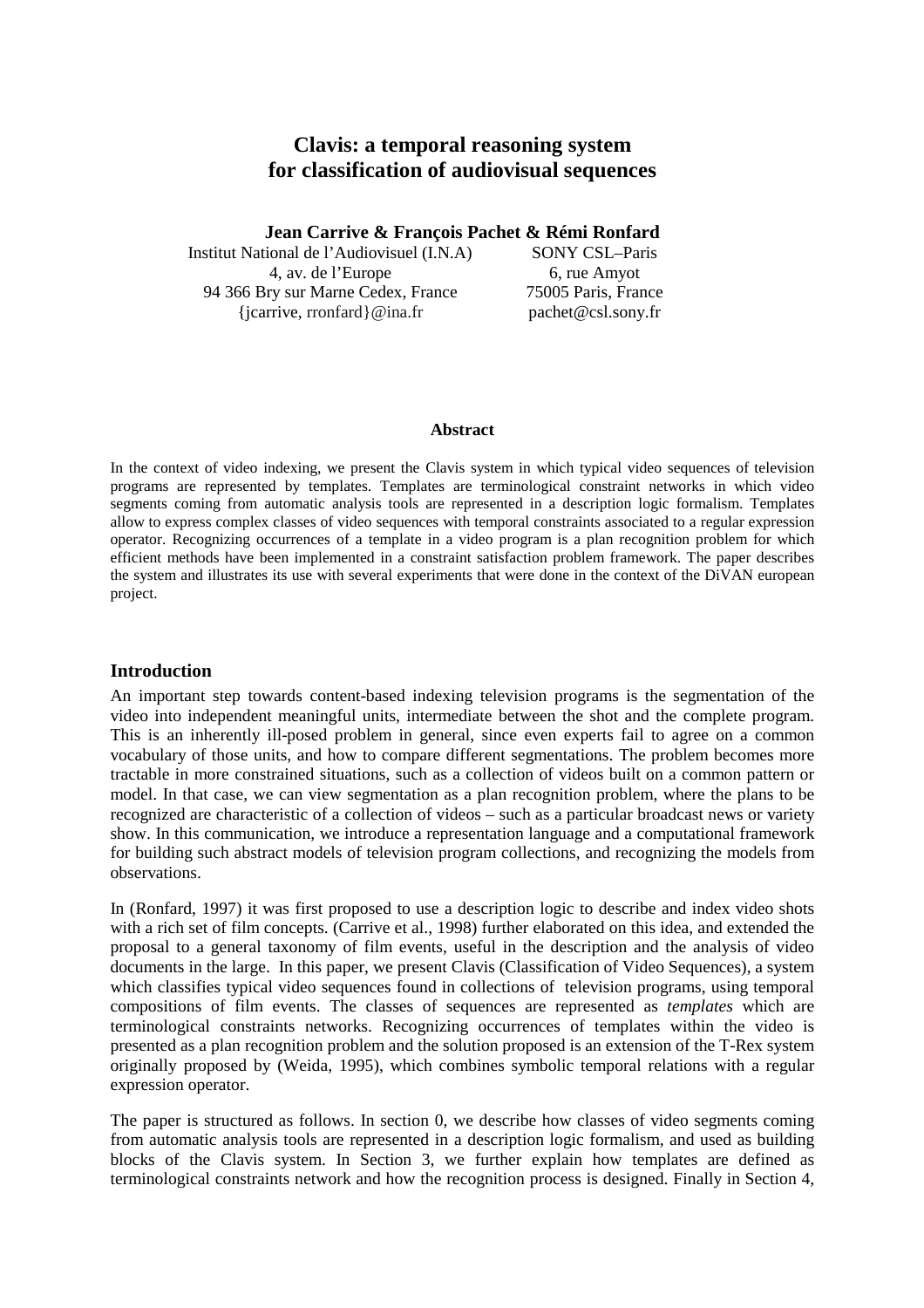we present some experiments that were done in the context of the DiVAN (Distributed Audiovisual Archives Network) project<sup>1</sup>.

### **Templates: descriptions of video sequences**

A lot of periodic television programs, such as newscasts, variety shows or magazines, follow a predefined scenario which presents very little variation from one edition to another. These programs are part of what is called a collection. We propose to describe typical sequences of such programs using templates and we use a plan recognition algorithm based on Weida's work on terminological constraints network (Weida, 1995).

### **A plan recognition problem**

We claim that recognising the occurrences of a template in a television program is similar to recognising which *plan* some active agent is following (Kautz, 1991) or recognising which predefined *scenario* best describes the evolution of a dynamic system (Ramaux et al., 1996), and we present this problem as a plan recognition problem. In (Fontaine, 1996), the author distinguishes four steps in a plan recognition process: opportunity, filtering, activation and discrimination. We will concentrate in this paper on the last step, which can be formulated in our case as the problem of finding in a video program made of automatically labelled segments the occurrences of a typical sequence represented by a template<sup>2</sup>. This recognition process often results in attributing a modality to the plan being processed, depending on whether the observations satisfy, don't satisfy or are compatible with the plan (Weida, 1995). (Ramaux and Fontaine, 1996) present a method that computes a proximity measure between the plan and the observations. We will focus in this paper on determining whether a set of observations satisfies or don't satisfies a template. It has turned out that determining whether the observations are compatible with a template is difficult and we temporarily put this task to one's side.

Following (Weida, 1995), we define a template as a terminological constraint network. The vertices of the network are associated with *concepts* which describe classes of video segments coming from audio or video analysis tools. The edges of the network are temporal constraints which have to be respected by the *observations*, *i.e.* the video segments coming from the analysis tools. In addition to Weida's formalism, we define an iteration operator "\*" which expresses a contiguous sequence of video segments. For instance, a simple template may describe a report as a sequence of consecutive shots with a logo appearing during the first shot of the sequence. This template is defined by the following expression:



### **Classification of basic film events**

Everything that appears on the screen, or is heard in the soundtrack constitutes an *event*. In this paper, we will consider that the temporal part of an event is only a time interval – for example a start point and a duration – identifying the temporal occurrence of the event within the video. Much like in grammars, we assume that a video is composed of several terminals, which we call segments. These

 $\overline{a}$ 

<sup>&</sup>lt;sup>1</sup> DiVAN is the Esprit project  $N^{\circ}$  24956.

<sup>&</sup>lt;sup>2</sup> We choose the term "template" because *scenario* or *plan* ("plan" means "shot" in French) are ambiguous in the television domain.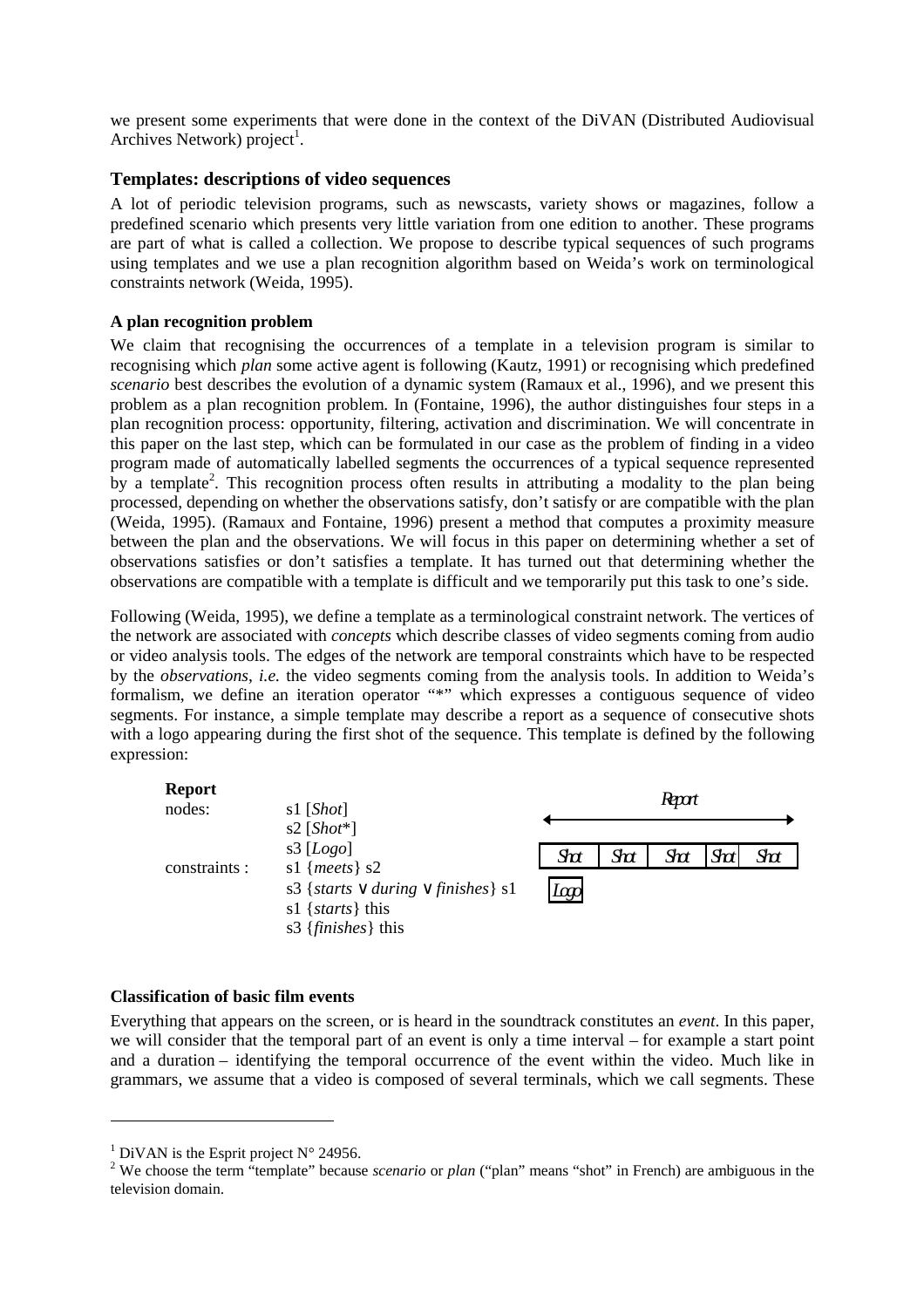events are terminal because they are not themselves composed of other segments. An event can be a particular shot, which is what is filmed in one shot of the camera, a segment of music, a gradual transition between two shots as a dissolve, etc.

When applied in the context of DiVAN, the complete indexing process consists of the following steps: 1) initial segmentation of the audio and video track, producing at least two separate segmentation layers (usually more); 2) feature extraction and classification of segments, based on learned statistical models; 3) symbolic classification, using DL descriptions; and 4) recognition of composite events. In this paper, we assume the results from 1) and 2) provide a set of terminal events and focus on step 3) and 4).

**Description Logics** Description logics (Nebel, 1990) form a family of knowledge representation languages which derive from works on semantic networks and frame languages. In a description logic, *concepts* represent sets of *individuals*, and *roles* represent binary relations between individuals. Concepts can be seen as unary logical predicates, as roles are similar to binary logical predicates. Concepts can be described by syntactic operators as intersection (AND), union (OR), restrictions on the domain of a role or on the cardinality of a role. Concepts (and sometimes roles) are organized into a taxonomy according to a generality link – a *subsumption* link. Computing the subsumption relation between two concepts is one of the principal task of a description logic system. *Instantiation* is one other important operation, which compute the set of concept an individual belongs to. *Primitive* concepts are defined with necessary – and not sufficient – conditions, as *defined* concepts are defined with necessary and sufficient conditions.

**Taxonomy of film events** Using the CLASSIC system (Borgida, 1989), we define classes of events as concepts, focusing of classes of events which can be automatically recognized by audio and/or video analysis tools, such as those which are integrated in the DiVAN prototype: segmentation into shots, face regions and text regions detection, music/speech discrimination, jingle detection in the audio track, for example.

Figure 1 shows five concepts corresponding to cases where a face region can be detected clearly. These concepts are derived from terms of a cinematographic vocabulary, called "shot values", and range from close-up (CU), where the face occupies approximately half of the screen, to the long shot (LS), where the human figure is seen entirely, and the face occupies around ten percent of the screen. Intermediate shot values are the medium shot (MS), the medium-close-up (MCU) and the mediumlong-shot (MLS) (Thompson, 1998). Shot values are usually defined in relative and imprecise terms, based on the distance of the subject to the camera. We use the fact that the apparent size of faces on screen vary inversely with their distance to the camera to provide a computable definition of shot values. The ratio of the width of the face to the width of the frame is used to classify a shot among the five concepts. For example, the CLASSIC definition of a MCU shot is the following:





**Figure 1: shot values** 

The algorithm used in DiVAN to segment a video into shots also detects two different classes of progressive transitions between shots, namely dissolves and wipes. In a dissolve, the existing image is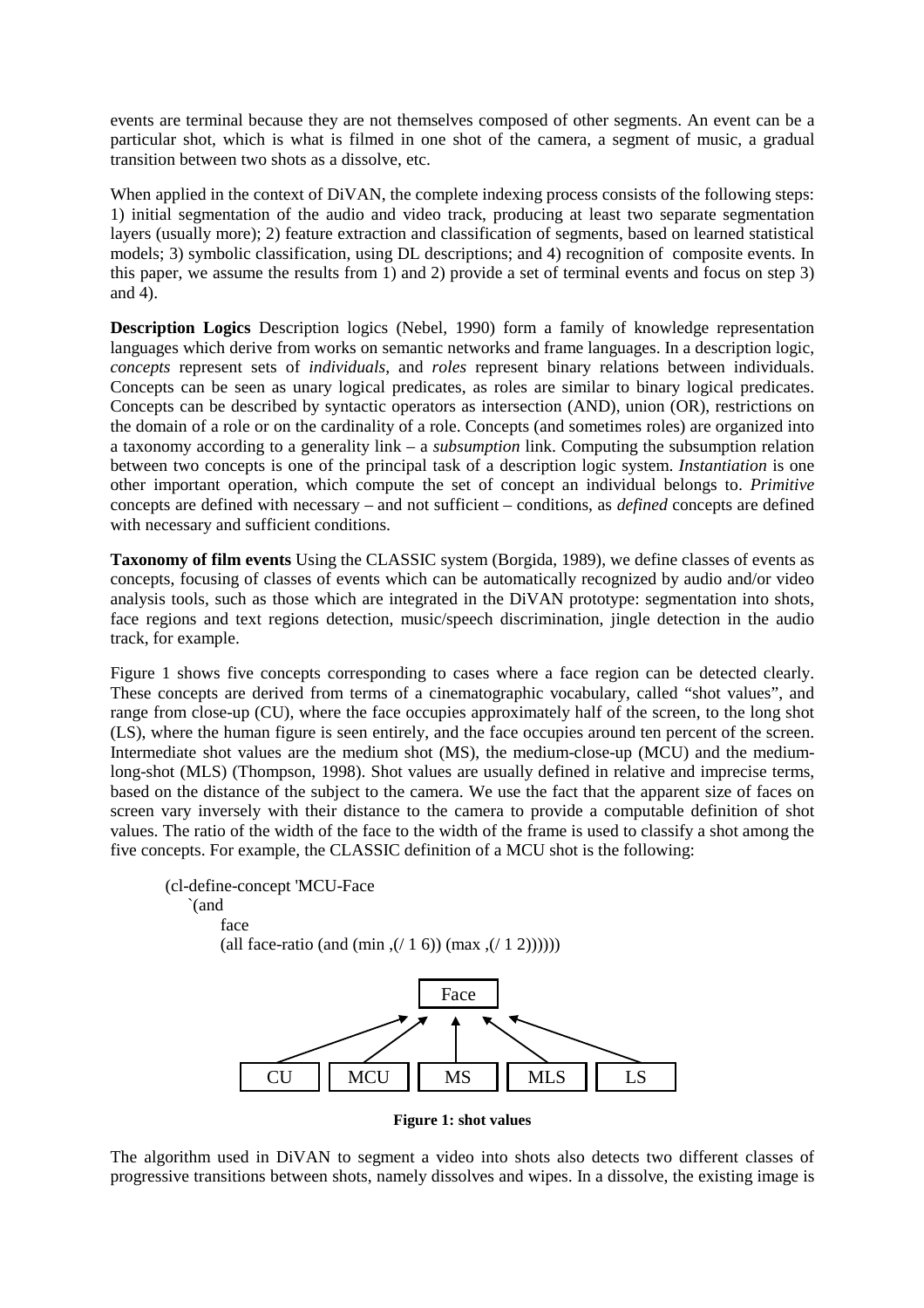progressively replaced by superimposing a new image. In a wipe, a geometric pattern – often a simple line – erases the existing image and reveals the new one. This editing effects are illustrated by Figure 2.

Dissolve



**Figure 2: progressive transitions between shots** 

In may happen in some collections of documents that low-level features can directly provide highlevel information. For example, in the five editions of the "France 3" evening newscast "Soir 3" from the DiVAN corpus, when some text is displayed at the bottom left of the screen during a medium close-up shot of a character, the text always refers to the character on-screen, mentioning its name and sometimes its function or role (see Figure 3). Thus, a "named person shot" can be defined by the very simple CLASSIC expression:

 (cl-define-concept 'NamedPersonShot '(and **MCU** BottomLeftTextShot)))



**Figure 3: example of a** *NamedPersonShot* 

When a shot is classified both as a MCUShot and as a BottomLeftTextShot, it is automatically classified as a NamedPersonShot. The definition of this concept is specific to the "Soir 3" newscast. Specific concepts are defined for each collection, starting from generally defined concepts as MCU. In other words, a general taxonomy of concepts is specialized for each collection of programs.

### **Constraint networks**

A template is a temporal constraint network whose vertices are associated with concepts defined in a description logic formalism, or with other templates. A vertex associated with a concept is called an "elementary" vertex and a vertex associated with a template is told a "composed" vertex. An iteration operator "\*" is defined which can be applied on the vertices of the network which are associated with concepts or with certain types on templates. This types of templates will be discussed later. The "\*" operator can be compared to the " $+$ " operator in regular expressions, as it indicates a contiguous sequence of at least one element. Non iterated vertices are told "simple" vertices. This iteration operator indicates a sequence of contiguous events. This leads to four different types of vertices: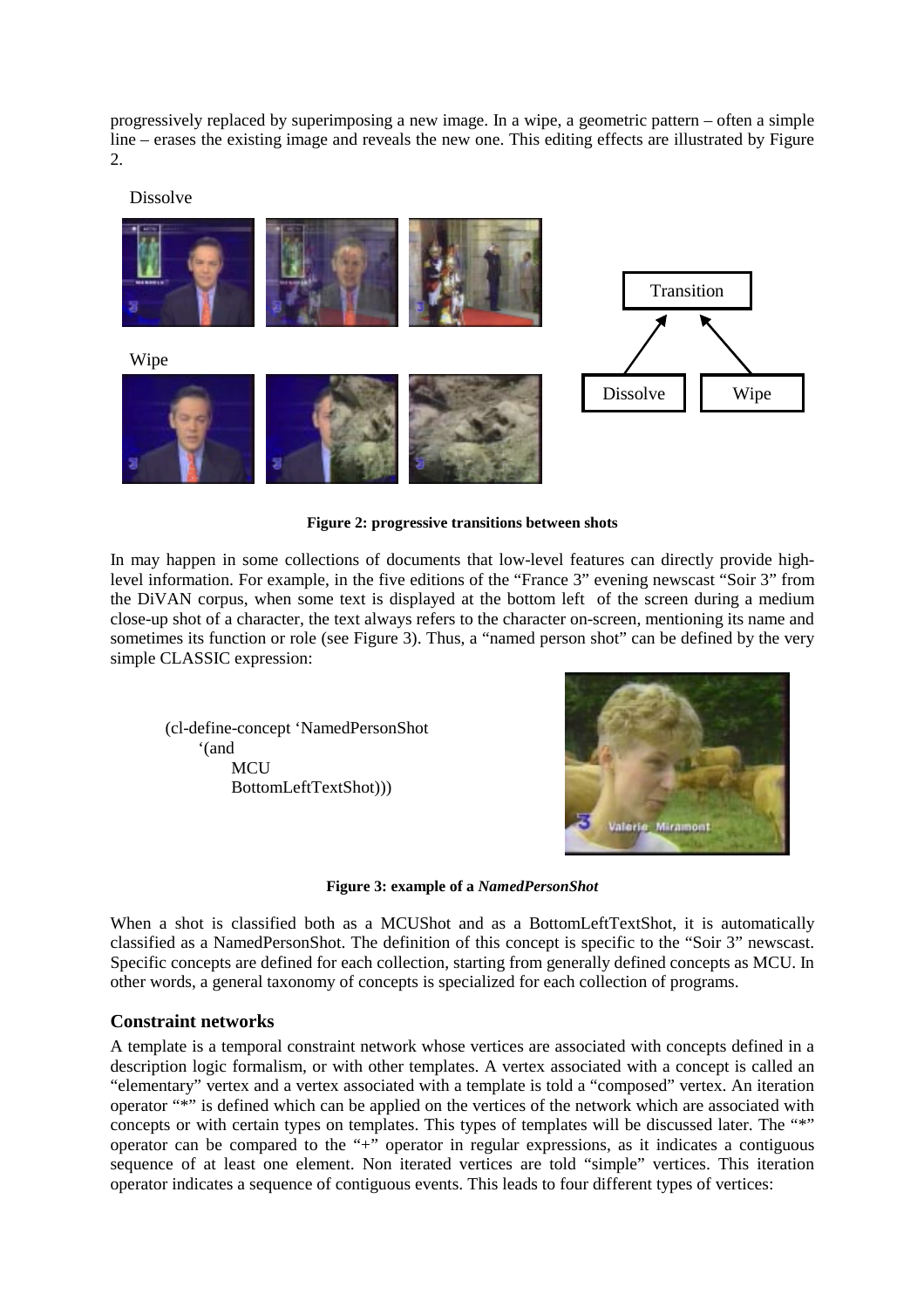- $\bullet$  simple elementary vertices ( $v_c$ )
- simple composed vertices  $(v_T)$
- iterated elementary vertices  $(v_{C^*})$
- iterated composed vertices  $(v_{T^*})$

The edges of the network are temporal constraints. In the current implementation of the system, these temporal constraints are temporal relations in the full interval algebra. A template is recognized – or satisfied – if and only if :

- each simple elementary vertex  $v_c$  is matched with an observation which is an instance  $C$ ;
- each simple composed vertex  $v<sub>T</sub>$  is matched with a subset of the observations which satisfies *T*;
- each iterated elementary vertex  $v_{C*}$  is matched with a subset of the observations forming a contiguous sequence of instances of *C*;
- each iterated composed vertex  $v_{T*}$  is matched with a subset of the observations forming a contiguous sequence of satisfied templates *T*;
- the matching respect the temporal constraints defined in the template.

When a set of observations satisfies a template *T*, it is said to be an instance of *T*. Without iterated vertices, the problem of template recognition comes down to find a matching between the constraint network and the observation network. This network matching problem has been proved to be NP-hard (Weida, 1995). Recognizing templates with iterated vertices lead to matching vertices of the template with sub-networks of the observation network. In order to avoid a combinatorial explosion, we designed methods which are very efficient for the type of cases we have to deal with. An overview of these methods is presented in section 0.

### **Temporal constraints**

Several representations of time may underlie a temporal constraint network. The two main categories are the time point algebra (Vilain et al., 1989) and the time interval algebra (Allen, 1983). Complete constraint propagation in the latter representation is NP-hard and tractable subclasses of this algebra have been proposed (Nebel et al., 1994; Drakengren et al., 1997). Following (Weida, 1995) we have chosen the full interval algebra with a 3-path consistency constraint propagation algorithm which is potentially non complete. The reason why we choose this formalism is that when we started this work we didn't have a precise idea on what would be the most appropriate representation of time. We thus adopted this very general and expressive formalism. In a second step, we should work on determining what are the temporal constraints we really need. For example, it appeared on the one hand that numerical constraints such as "a segment of music which starts less than 30 seconds before a shot", as in (Aigrain, 1997), would enhance the powerfulness of our system. On the other hand, the full expressiveness of Allen's algebra didn't appear yet to be necessary.

The temporal extension of an instance *t* of a template *T* can be specified in the template definition by setting temporal constraints between  $t -$  or more precisely what will be  $t$  when  $T$  will be recognized – and its components. The instance of a template is designed by "this" in the template definition. For example, the template illustrated by Figure 4 defines a "musical shot" as a shot which appears during a musical segment. The temporal extension of a musical shot is naturally set as being equal to the observed shot. Note that any disjunction of Allen's relations may be set between the instance of a template and its components.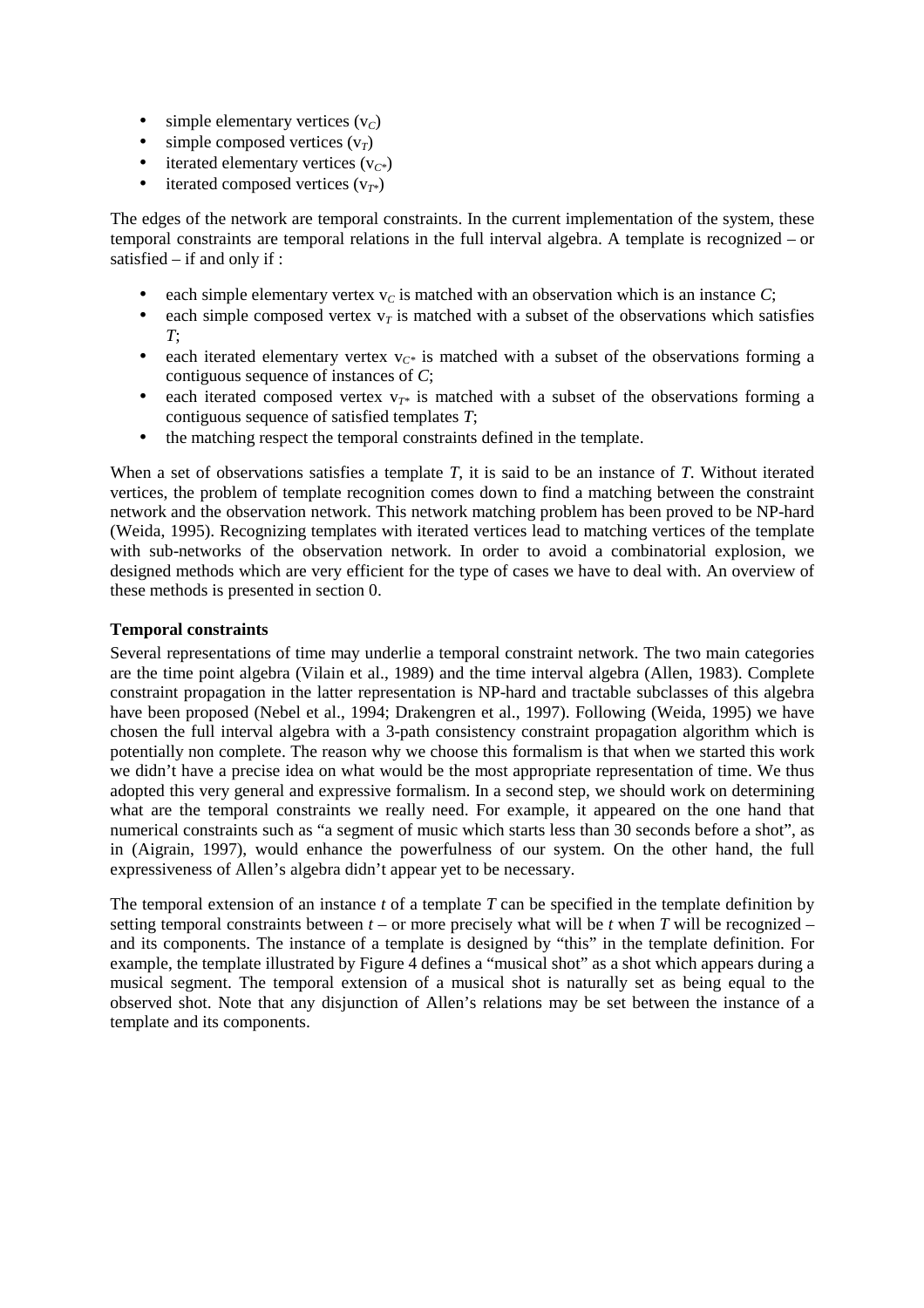

**Figure 4: temporal extension of an instance of template** 

### **Iterated sequences**

An iterated vertex  $v_{\gamma*}$  or  $v_{\gamma*}$  in a template represent a contiguous sequence of observations which are instances of *C* or instances of *T*. An iterated sequence contains at least one element, and the elements of an iterated sequence are contiguous, which means that two successive elements must be related by the Allen's *meets* relation. The temporal extension of an iterated sequence is defined as the temporal union of the temporal extensions of its elements. This implies that the temporal extensions of those elements are known, which lead to limit the types of templates which can be associated to an iterated vertex (see section 0). These types of templates are what we call "bounded" templates, *i.e.* templates whose temporal extension of instances may be computed. Roughly, a template is bounded if some of its vertices are in such a temporal relation with "this" that the temporal extension of its instances may be computed from the temporal extension of its components. This vertices have to be associated with event concepts or with other bounded templates. The temporal relations that allow to compute the starting point are *starts*, *is-started*, *meets*, *equals*, and the temporal relations that allow to compute the ending point are *finishes*, *is-finished*, *is-met*, *equals.* 

The Figure 5 illustrates an iterated sequence of the template *MusicalShot* illustrated by Figure 4. Note is this example that the same segment of music was used to recognize each of the shots as instances of the *MusicalShot* template.



**Figure 5: example of an iterated sequence** 

### **Other constraints**

Once the general architecture of a template is designed as a temporal constraint network whose vertices are associated to concepts in a taxonomy of audiovisual events or with other templates, and whose vertices may be iterated in some cases, it is possible to define other constraints on its vertices. For example, we define a "no ... between" constraint telling that for a template to be recognized, there should be no instance of some concept *C* or some template *T* between the observations matched with two of the vertices of the template. For example, the template illustrated by Figure 6 defines a report as the sequence of shots that is shown between two consecutive "jingle" shots, a jingle shot being a shot during which some instance of *Jingle* is heard.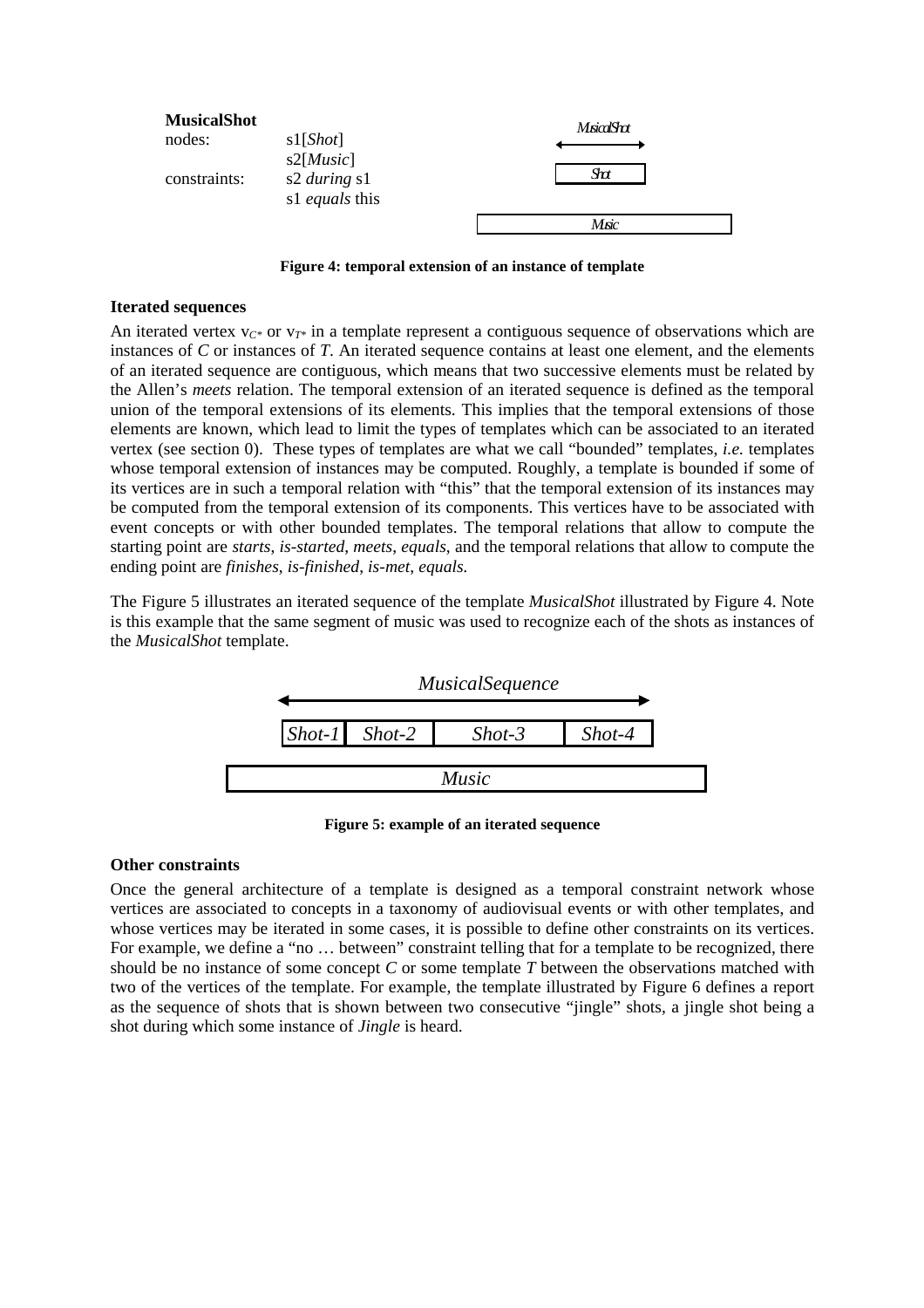

**Figure 6: example of template with a "no … between" constraint** 

Other constraints could be easily defined, which would be taken into account by the constraint solver during the recognition process. It might be for cardinality constraints on the number of elements of an iterated sequence, or even numerical constraints on the temporal dimension of vertices, as "two instances of *Jingle* separated by at least 30 seconds". Note however that these constraints would not be taken into account during the construction of the temporal constraint network, and thus that inconsistencies would not be detected. In this case, the recognition process would scan the whole search space before answering that there are no solutions.

### **CSP techniques for template recognition**

The problem of recognizing instances of a template *T* among the observations is expressed as a constraint satisfaction problem (CSP). Roughly, each vertex of *T* gives a *variable* of the CSP. Each variable takes its values from its *domain*, a finite set of possible values. The solutions of the problem are expressed as a set of *constraints* which are boolean functions whose arguments are variables.

In this section, we give an overview of the implementation of the Clavis system, focusing on the recognition of iterated sequences. The implementation deeply relies on BackJava (Roy et al., 1999), a (CSP) framework which allows to implement specific classes or variables, constraints and even domains or heuristics as subclasses of general purpose predefined classes. Thus, general mechanisms as arc-consistency can be used, as specialized filtering methods can be defined. In the system presented here, we use general unary constraints for checking that a simple elementary vertices are matched with observations that are instances of the concept associated with the vertex, general binary constraints for temporal constraints between simple vertices and specialized filtering method for temporal constraints which implies iterated vertices. These methods are sketched below. Finally, we let the default resolution mechanism of BackJava realize the recognition process, *i.e.* we let it choose when it should instantiate a new variable, which variable to choose, when it should backtrack, etc. The time responses we get during the experimentations we  $\text{did} - \text{a}$  few seconds for templates with iterated composed vertices with about 200 observed events – were quite encouraging and we didn't try to optimize the resolution phase.

The most complicated part of the implementation concerns iterated vertices of templates. We describe what is done with iterated elementary vertices. Iterated composed vertices associated with a template *T*  are managed in a similar way after all instances of *T* have been recognized. Each iterated elementary vertex  $v_{C^*}$  gives an "iterated variable" of the CSP. The first problem is to represent the domain of the variable, *i.e.* the set of iterated sequences of instances of *C*. The number of such sequences can be very  $\frac{N(N+1)}{2}$ 

important. For example, for an observation network made of *N* consecutive shots, there are

distinct iterated sequences of shots. In this case, illustrated by Figure 7, all sequences of shots may be represented as sub-sequences of the biggest sequence of shots, which is called a "maximal" sequence. A maximal sequence of instances of *C* is an iterated sequence of instances of *C* where no observation is both an instance of *C* and is in the *meets* relation (respectively the *is-met*) relation with its first (respectively its last) element. Each sub-sequence is uniquely determined by its size and the index of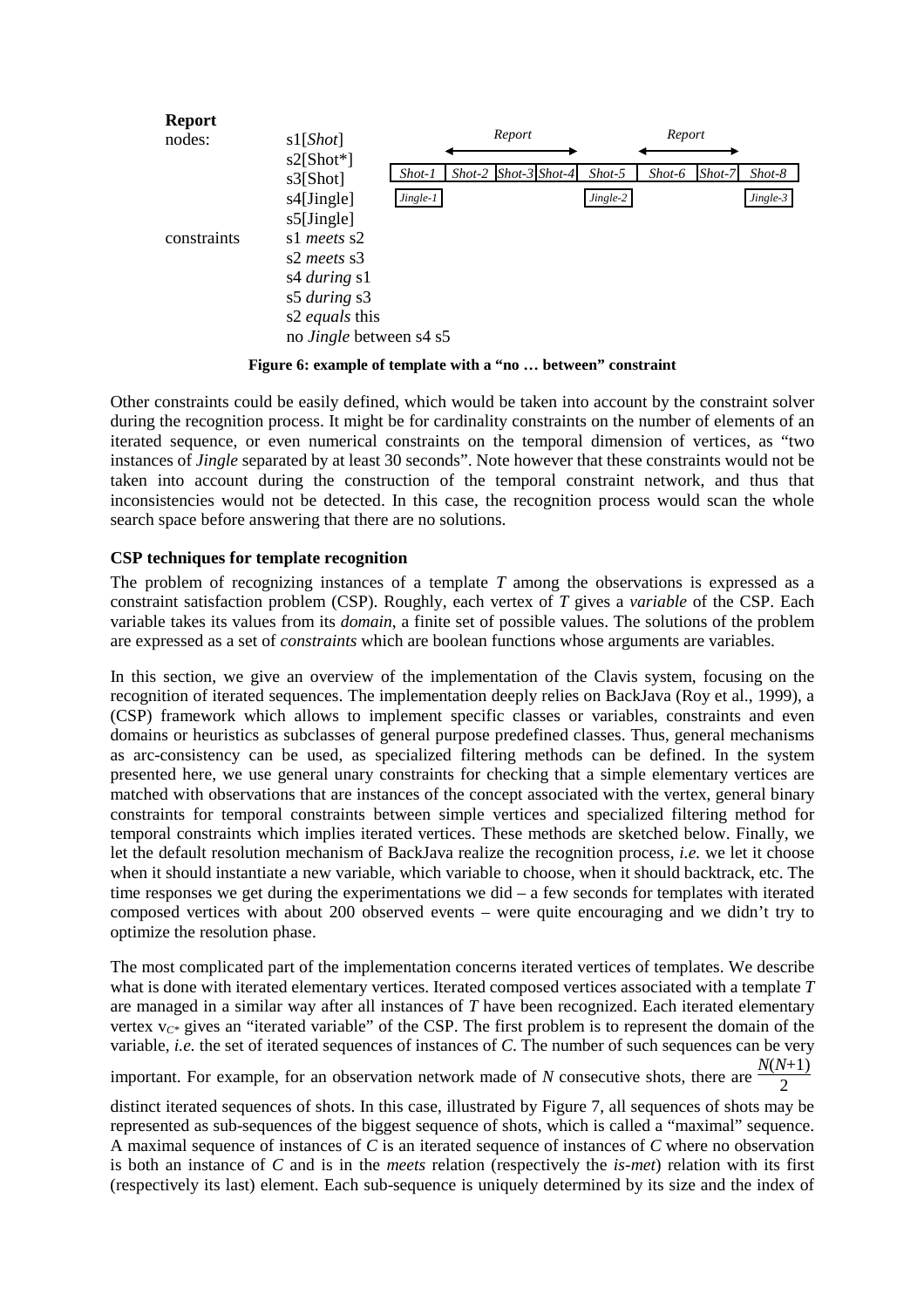its first element in the maximal sequence. An indexing function is used, which associates a unique integer between 0 and  $\frac{N(N+1)}{2}$ -1 to all sub-sequences of a maximal sequence of size *N* according to their size and the index of their first element in the maximal sequence. The domain of an iterated variable is thus represented as a list of integers which is internally implemented as a list of intervals. This kind of integer variables are already implemented in BackJava which takes in charge basic operations on intervals, like union or intersection.



**Figure 7: representation of sub-sequences** 

In order to compute the domain of an iterated variable representing an iterated vertex  $v_{C^*}$ , one's must first compute the set of all maximal sequences of instances of *C*. This computation could be very expensive in the general case, but is quite acceptable for the kind of cases we have to process.

Temporal constraints which imply an iterated variable are implemented using a set of several filtering methods. Each of this method is intended to reduce the domain of the iterated variable in a given context. The general principal is the following. Let  $C_R(v, v^*)$  be a temporal constraint which imposes hat the values of the two variables v and v\* are in the *R* temporal relation, v\* being an iterated variable, v being either iterated or not. When v is instantiated, *i.e.* when the solver chooses a value for v, some filtering methods are called which suppress from the domain of v\* the iterated sequences which don't respect the *R* relation.

Let us take as example a template which specifies that a jingle must precisely *meets* an iterated sequence of shots. The *meets* relation is expected to be frequently encountered in templates, and thus a specialized filtering method has been designed for it. The v<sub>*I*</sub> variable represents the jingle and the v<sub>S\*</sub> variable represents the shot sequence. The observations are illustrated by Figure 8. During the recognition process, the solver may choose to affect the *jingle-1* to v*J*. In this case, the *doMeets* filtering method is called, which suppresses from the domain of v*s\**. all the sequences which don't start with the sixth shot, as illustrated in the figure. Similar methods are designed for other cases which are expected to frequently happen, as the *starts*, *equals* or *finishes* temporal relations.

Another set of 13 methods are designed to cope with any temporal constraint, one for each of the Allen's basic temporal relation. For the *r* Allen's basic relation, the filtering method *doNot-r* is implemented, which takes as argument an iterated variables v\* and an observed event *e*, and which suppresses from the domain of v\* all the sequences which are in the *r* relation with *e*. In order to process a  $C_R(v, v^*)$  constraint in the case where *R* is any disjunction of Allen's basic relations, the *doNot-r* method is called for all the Allen's basic relation *r* which are not part of *R*.



**Figure 8: filtering iterated variables** 

### **Template subsumption**

It would be appreciable if the template library was hierarchically organized according to subsumption links, as are concepts in a taxonomy. In (Weida, 1995), recognizing instances of templates among the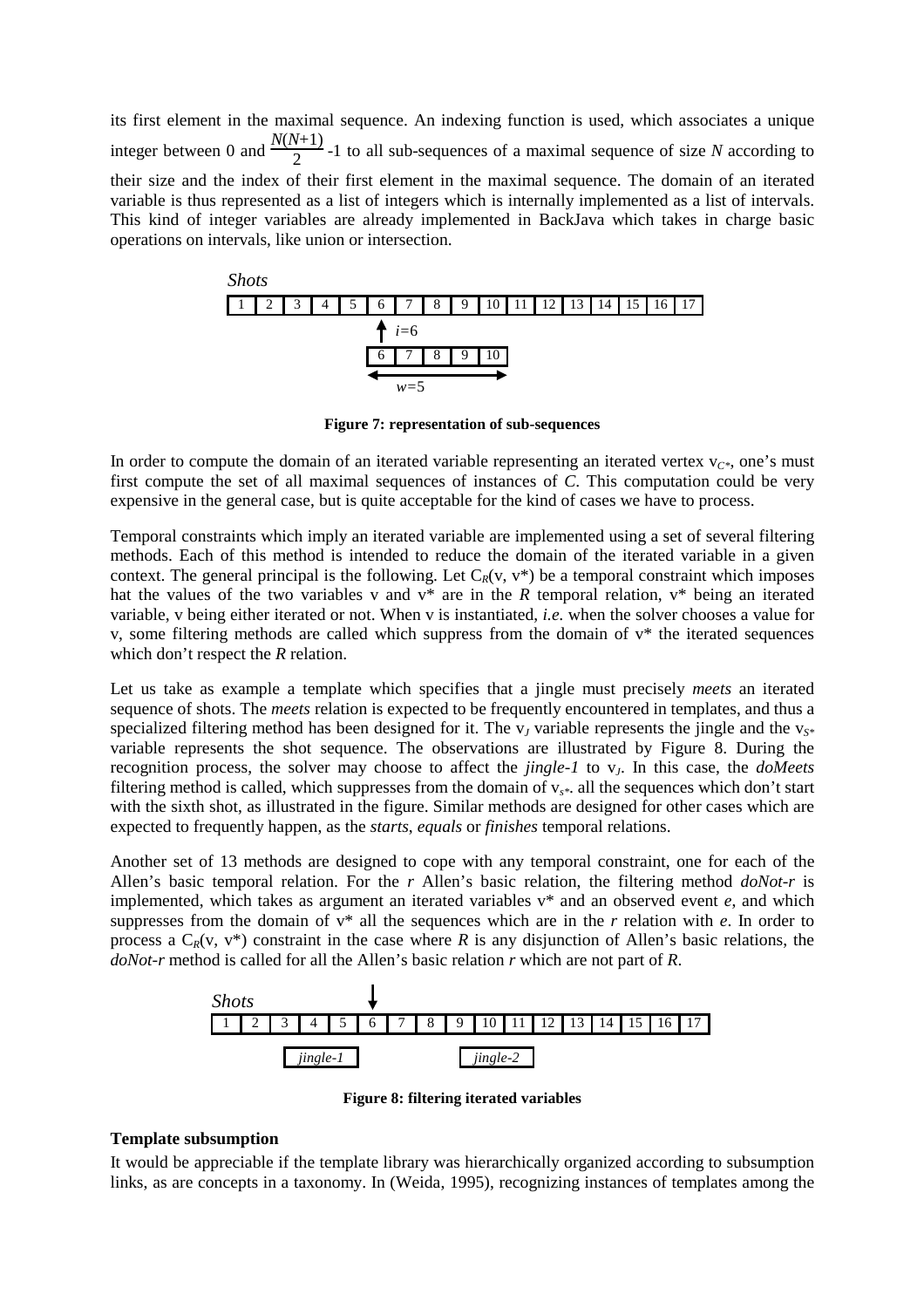observations amounts to testing subsumption between templates, as plans and observations are roughly the same kind of temporal constraint networks. Unfortunately, the iteration operator we introduce in the template definition language results in an important complexity in the computation of subsumption between templates, as the '\*' may appear in both the subsuming and the subsumee template. This implies that computing subsumption would necessitate to find a matching from sub-networks of the subsuming constraint network to sub-networks of the subsumee constraint network. Consider for example the templates  $T_1$  and  $T_2$  illustrated by Figure 9.  $T_1$  subsumes  $T_2$ , as any set of observations recognized as an instance of  $T_2$  would also be recognized as an instance of  $T_1$ .



**Figure 9: templates subsumption** 

## **Experimentation**

We present in this section some experimentation we made on different broadcast news. Some of the documents come from an annotated corpus which was provided by INA and the  $\text{AIM}^3$  group, the other are part of the corpus of the DiVAN project. The results presented here rely on reference segmentations established for evaluation of analysis and classification tools of the DiVAN project (Bouthemy et al., 1999). The newscasts presented here fall into two main categories:

- Traditional newscasts, alternating between the anchor person in the studio, and pre-recorded stories;
- Short newscasts composed of a small set of pre-recorded stories separated by jingles and/or graphics.

In order to recognize reports from this two types of newscast, two different methods are used which use different templates. It should be noted that similar classes of events – similar concepts – in two different newscast may have different definitions at the signal level. For example, the name of a character being filmed appears differently in a "Soir 3" and in a "France 2" evening newscasts, as well as the place of the logo is different (see Figure 3 above and Figure 10 below).

### **Reports of "France 2" newscast**

In an edition of the "France 2" evening newscast, report sequences alternate with shots showing the anchorman in a studio. The anchorman can be filmed from different cameras. The logo of the channel always appear during report sequences on the bottom right of the screen, and never appears on studio shots, except once<sup>4</sup>. During report sequences, a text inscription on the bottom left of the screen always indicates the name of the person being filmed as a text inscription on the bottom right of a medium close-up shot always indicates the name of the location where the action takes place. Detecting these types of shots is interesting for at least two reasons. First, it may help to temporally structure the report sequence itself. Second, these shots may be used for summarize the report sequence, by for instance preferably select keyframes coming from these shots.

By exploiting the results of three analysis tools, namely a logo, a text region and a face region detection tool, four classes of shots can be defined for this newscast. These four classes are illustrated by Figure 10 and are organized according to subsumption links as shown in the figure.

 $\overline{a}$ 

<sup>&</sup>lt;sup>3</sup> Action Indexation Multimedia

<sup>&</sup>lt;sup>4</sup> We do not take this shot into account here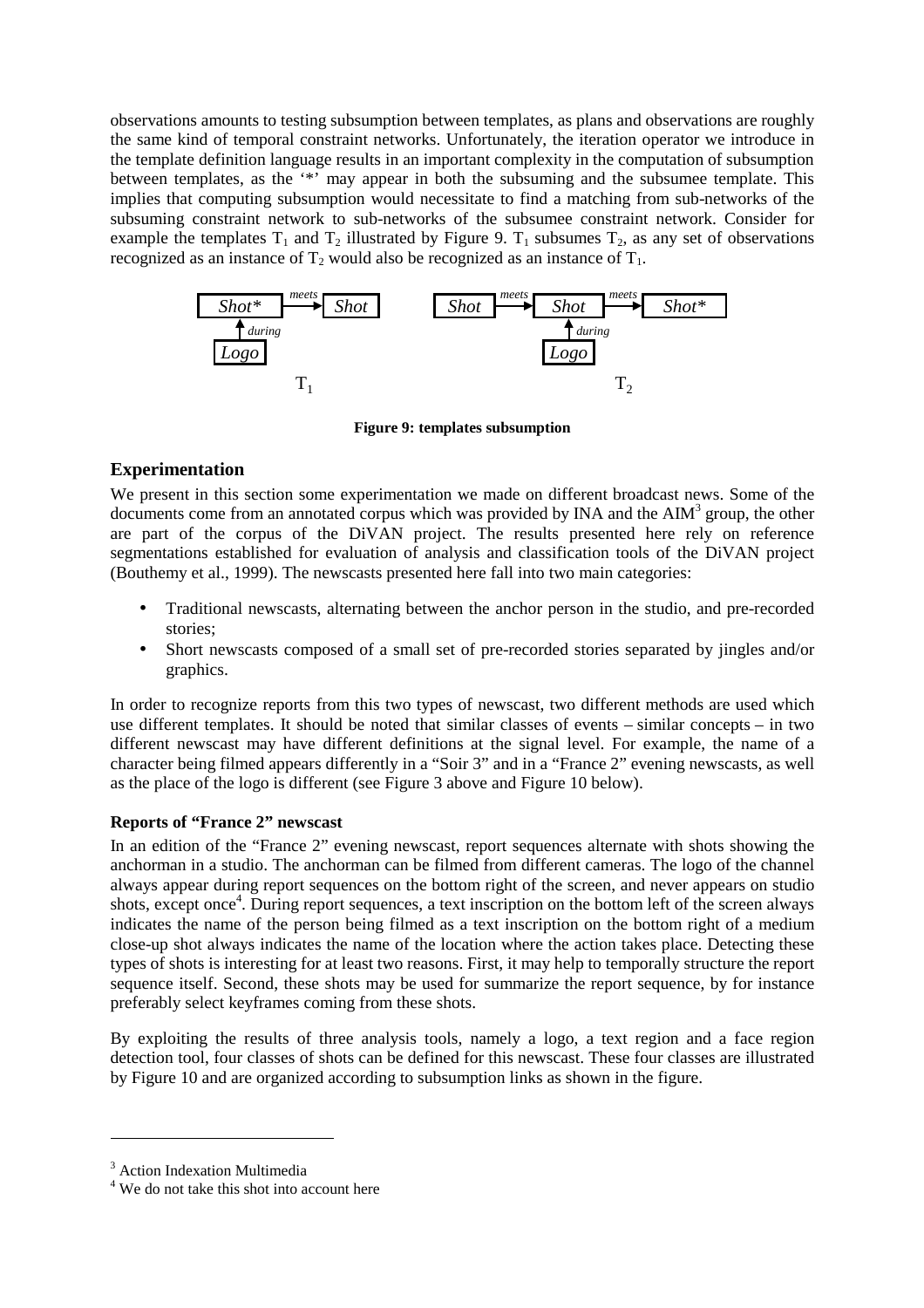



ReportShot NamedPersonShot NamedPlaceShot

## **Figure 10: the four classes of shots from "France 2" evening newscast**

We present here an edition of a "France 2" newscast coming from the AIM corpus. This document contains 157 shots, including 15 studio shots, 7 shots of named persons and 11 shots of named places. The temporal order of the shots is shown Figure 11. In the figure, the missing shots are report shots which are not shots of named place or named person.



**Figure 11: temporal order of shots in "France 2" example** 

In this example, we define a report as being what is shown between two shots of the anchorman. We thus extract the reports from the list of shots by defining the following template:

| <b>Report</b> |                 |
|---------------|-----------------|
| nodes:        | s1[StudioShot]  |
|               | s2[ReportShot*] |
|               | s3[StudioShot]  |
| constraints:  | s1 meets s2     |
|               | s2 meets s3     |
|               | s2 equals this  |

This template specifies that a report is recognized when it occurs that a studio shot is followed by a sequence of report shots which is followed by another studio shot, and that the temporal extension of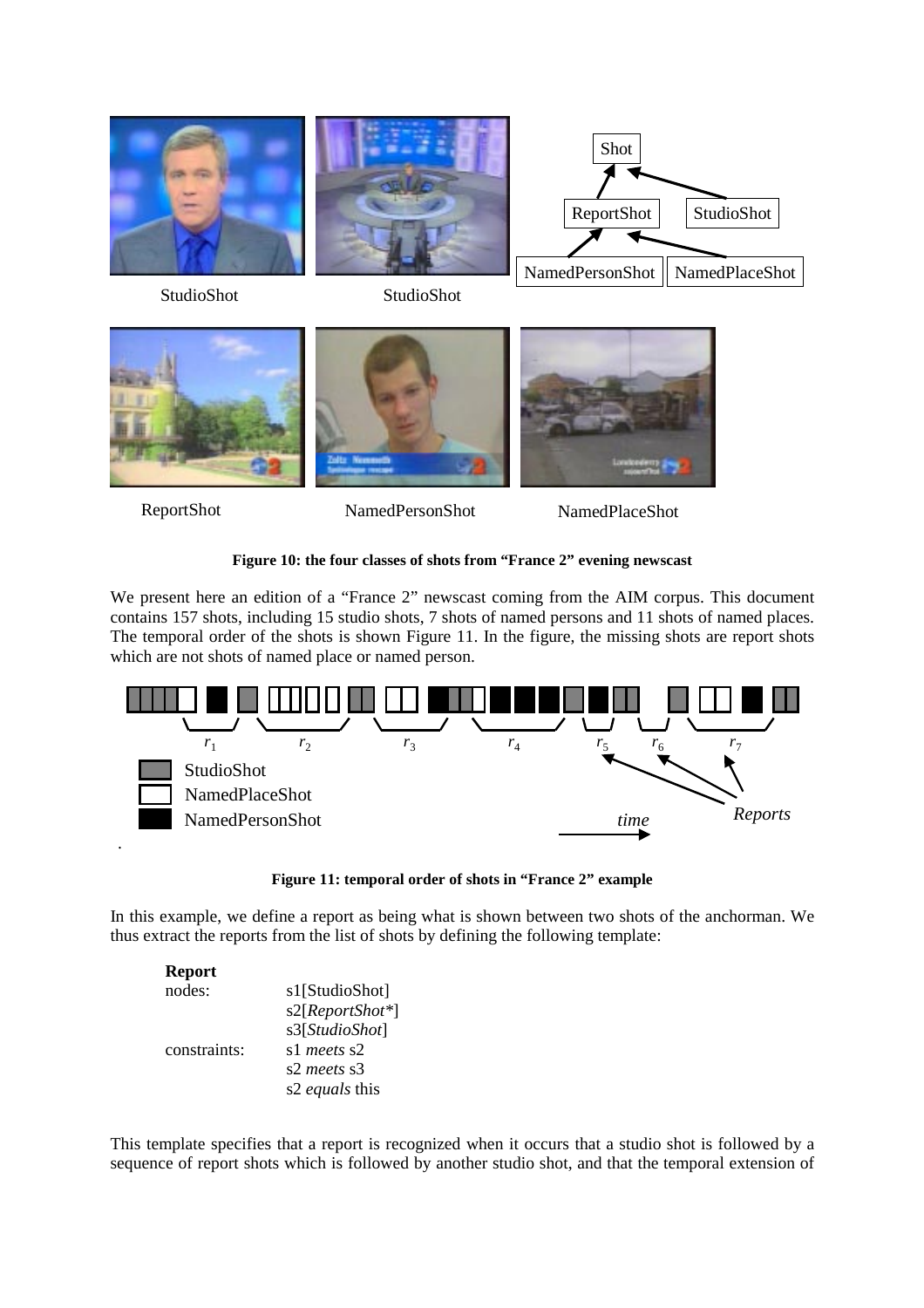the report is equals to the temporal extension of the report shot sequence, *i.e.* it excludes the studio shots. This template is illustrated by Figure 12.



**Figure 12: example of a "France 2" report** 

The recognition of this template gives 7 reports, as expected. The recognized reports are shown Figure 11. We then try to establish which reports contain at least one shot of a named person. The following template is used for this purpose:

### **ReportWithNamedPerson**

| nodes:       | s1[Report]                              |
|--------------|-----------------------------------------|
|              | s2[ <i>NamedPersonShot</i> ]            |
| constraints: | s1 {starts finishes during equals} $s2$ |
|              | s1 <i>equals</i> this                   |

This template specifies that the reports we are looking for are reports "during" which a shot of a named person occurs, the meaning of "during" being given by the disjunction of Allen relations: {*starts* ∨ *finishes* ∨ *during* ∨ *equals*}. This relation states that the shot of the named person can be at any place in the report and can even temporally equals the report, which would be the case if the report is composed of a single shot of a named person – intervention of a foreign correspondent, for example. The temporal extension of such a report is obviously the same as the original report, as stated by the last constraint of the template definition.

The reports  $r_1$ ,  $r_3$ ,  $r_4$ ,  $r_5$  and  $r_7$  of Figure 11 are recognized as reports with a named person. Note that the  $r_4$  report contains three distinct shots of a named person. Thus, there are three different ways to recognize  $r_4$  as a report with a named person. The recognition process gives three responses for  $r_4$  t o such a report, and a post-treatment is needed in order to keep only one answer.

### **Reports recognized from audio jingle occurrences**

Several short newscasts share a common very simple temporal structure: reports are only separated by iingles. This is the case for example for the French channels M6 (the "6 minutes" newscast), Canal+ and Arte (the "8 ½" newscast). Most of time, the jingles of such newscasts are sequences of very similar images accompanied with very similar sound samples. We are interested here in the case where two analysis algorithms are applied, one providing a segmentation of the visual part into shots and the other detecting occurrences of jingles within the audio track. Jingles and shots are temporally independents, as shown in Figure 13.



**Figure 13: shot segmentation and jingle detection** 

We define in this case a report as a sequence of shots which is delimitated – in a way that will be précised later – by two jingles. We consider the first jingle as being part of the report in order to be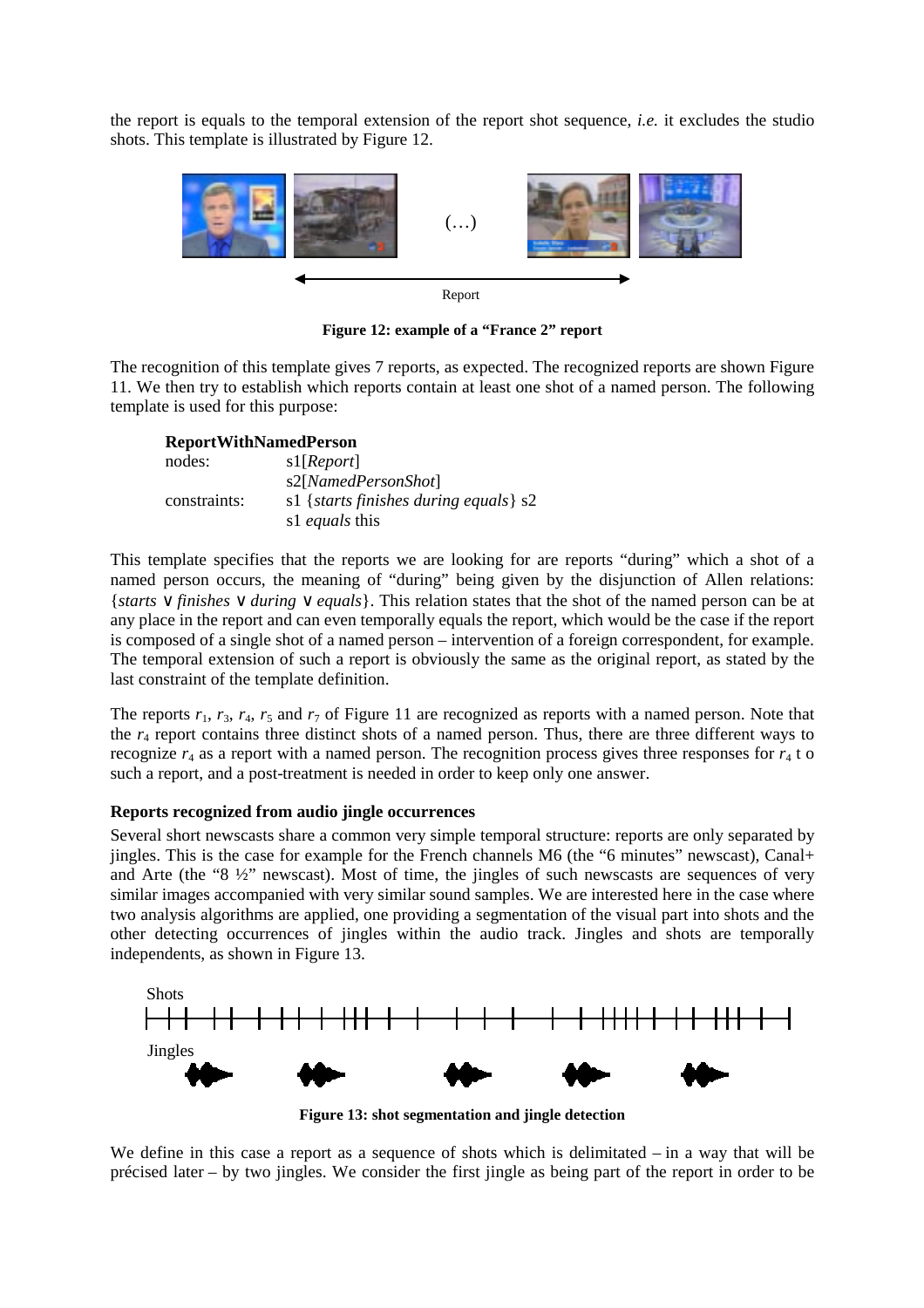able to build sequences of reports, *i.e.* to recognize the *Report\** part of the whole newscast template. We choose to include the first jingle as a jingle is often announcing the report and may contain visual or audio information on the report. A report is illustrated Figure 14. The first and the last reports constitute special cases, which are dealt with separately.



**Figure 14: example of a "M6" report** 

We first define the whole temporal structure of the newscast, which is simpler that the definition of the report, and which is given by the following template:

| <b>Newscast</b> |                         |
|-----------------|-------------------------|
| nodes:          | s1[FirstReport]         |
|                 | $s2[Report*]$           |
|                 | s3[LastReport]          |
| constraints:    | s1 meets s2             |
|                 | s2 meets s3             |
|                 | s1 <i>starts</i> this   |
|                 | s3 <i>finishes</i> this |

This template indicates that the newscast is composed of its first report followed by a sequence of reports followed by its last report, and that its temporal extension is the temporal union of all the reports. The template which defines a report is a bit more complicated, in order to handle all the possible relative temporal positions of the shots which are part of the jingles with respect to the audio part of those jingles. The definition of this template is the following:

| <b>Report</b> |                                                          |
|---------------|----------------------------------------------------------|
| nodes:        | s1[Short]                                                |
|               | $s2[Short*]$                                             |
|               | s3[Short]                                                |
|               | s4[ <i>Jingle</i> ]                                      |
|               | s5[Jingle]                                               |
| constraints:  | s1 meets s2                                              |
|               | s2 meets s3                                              |
|               | s1 { <i>overlaps starts is-started is-during</i> } $s4$  |
|               | s3 { <i>overlaps starts is-started is-during</i> $\}$ s5 |
|               | s1 <i>starts</i> this                                    |
|               | s2 <i>finishes</i> this                                  |
|               | no <i>Jingle</i> between s4 s5                           |

At least three shots are necessary to recognize a report. Shots labelled  $s_1$  and  $s_3$  in the template delimitate the report. The temporal relation {*overlaps* ∨ *starts* ∨ *is-started* ∨ *is-during*} which constraint  $s_1$  and  $s_3$  stands for "the earliest shot which temporally intersect the jingle". Roughly, a report is said to last from the beginning of one jingle to the beginning of the next jingle.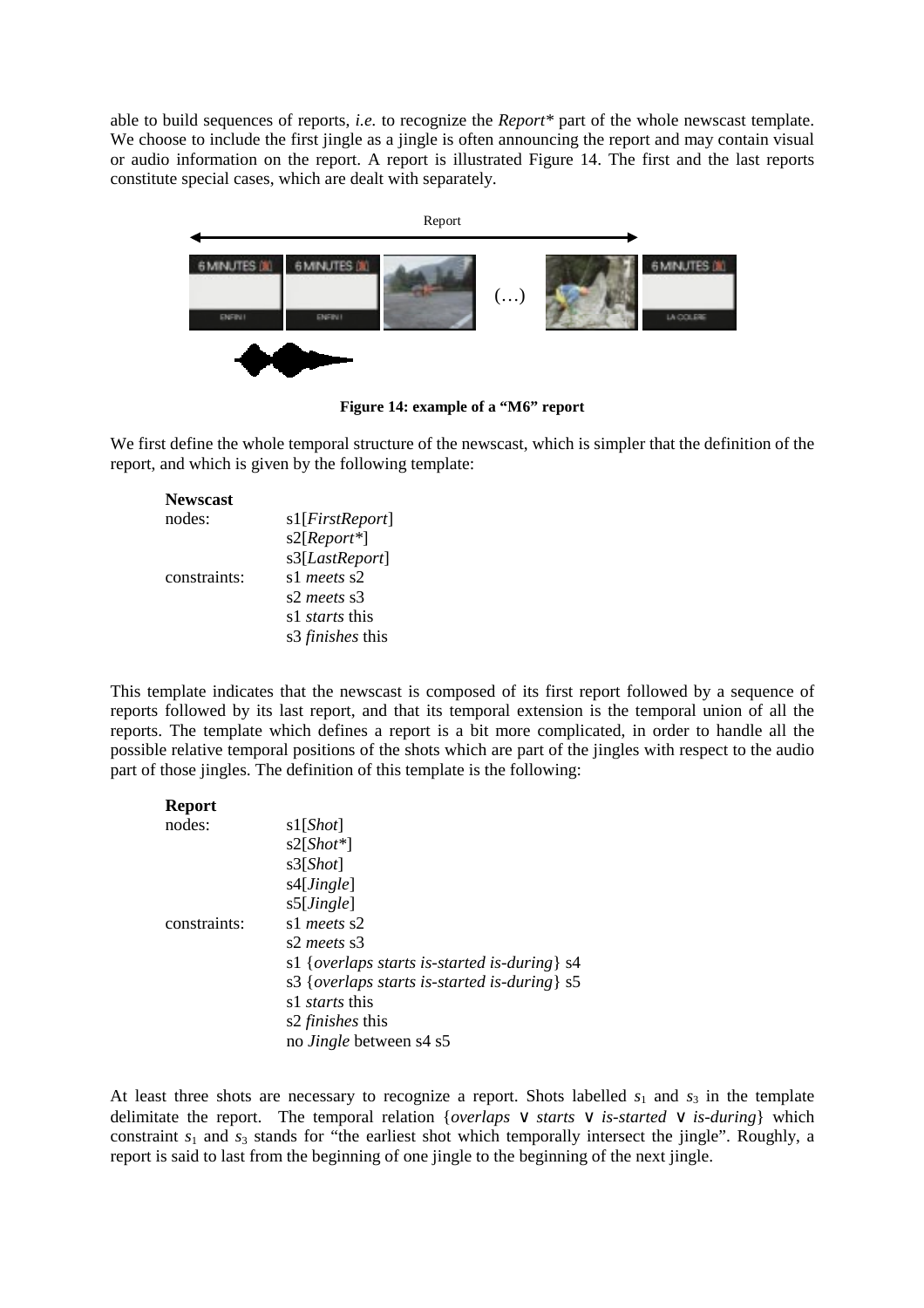The way the temporal constraints are set in the template ensures that recognized reports form a contiguous sequence. The last constraint imposes that there is no jingle between the jingles matched with  $s_3$  and  $s_4$ , *i.e.*  $s_3$  and  $s_4$  are matched with consecutive jingles. Figure 15 shows an example of such a report. The matching of the template nodes are indicated on the figure, as are indicated the observed constraints between the shots which bound the report and the jingles.



**Figure 15: example of a report recognized from jingles** 

First and last reports are defined in a similar way, assuming that the first and the last shots have been labelled as *FirstShot* and *LastShot*. The definition of the template of the first report is given bellow:

| <b>FirstReport</b> |                                                       |
|--------------------|-------------------------------------------------------|
| nodes:             | s1[ <i>FirstShot</i> ]                                |
|                    | $s2[Short*]$                                          |
|                    | s3[Short]                                             |
|                    | s4[ <i>Jingle</i> ]                                   |
| constraints:       | s1 meets s2                                           |
|                    | s2 meets s3                                           |
|                    | s3 { <i>overlaps starts is-started is-during</i> } s4 |
|                    | s1 <i>starts</i> this                                 |
|                    | s2 <i>finishes</i> this                               |
|                    | no <i>Jingle</i> between s1 s3                        |

At a first glance, it may not appear necessary to explicitly refer to the shots which bound the report – shots indicated by  $s_1$  and  $s_3$  in the report template – and a report may seem to be more simply defined as a sequence of shots "between" two consecutive jingles, which would naturally lead to define the template:

| <b>NaiveReport</b> |                                             |
|--------------------|---------------------------------------------|
| nodes:             | $s1[Short*]$                                |
|                    | s2[Jingle]                                  |
|                    | s3[Jingle]                                  |
| constraints:       | s1 { <i>is-started is-overlapped</i> } $s2$ |
|                    | s1 { <i>meets overlaps</i> } s3             |
|                    | s1 equals this                              |
|                    | no <i>Jingle</i> between s2 s3              |

Now consider the shots and the jingles illustrated by Figure 16. In the figure, shots which can be the first shot of a naïve report are indicated by a star and shots which can be the last shot of a naïve report are indicated by a diamond. Thus, there are 9 possible naïve reports, as there is only one report when applying the previous template. Moreover, this template doesn't take into account some special cases, as the case where the audio jingle is totally temporally contained in one single shot.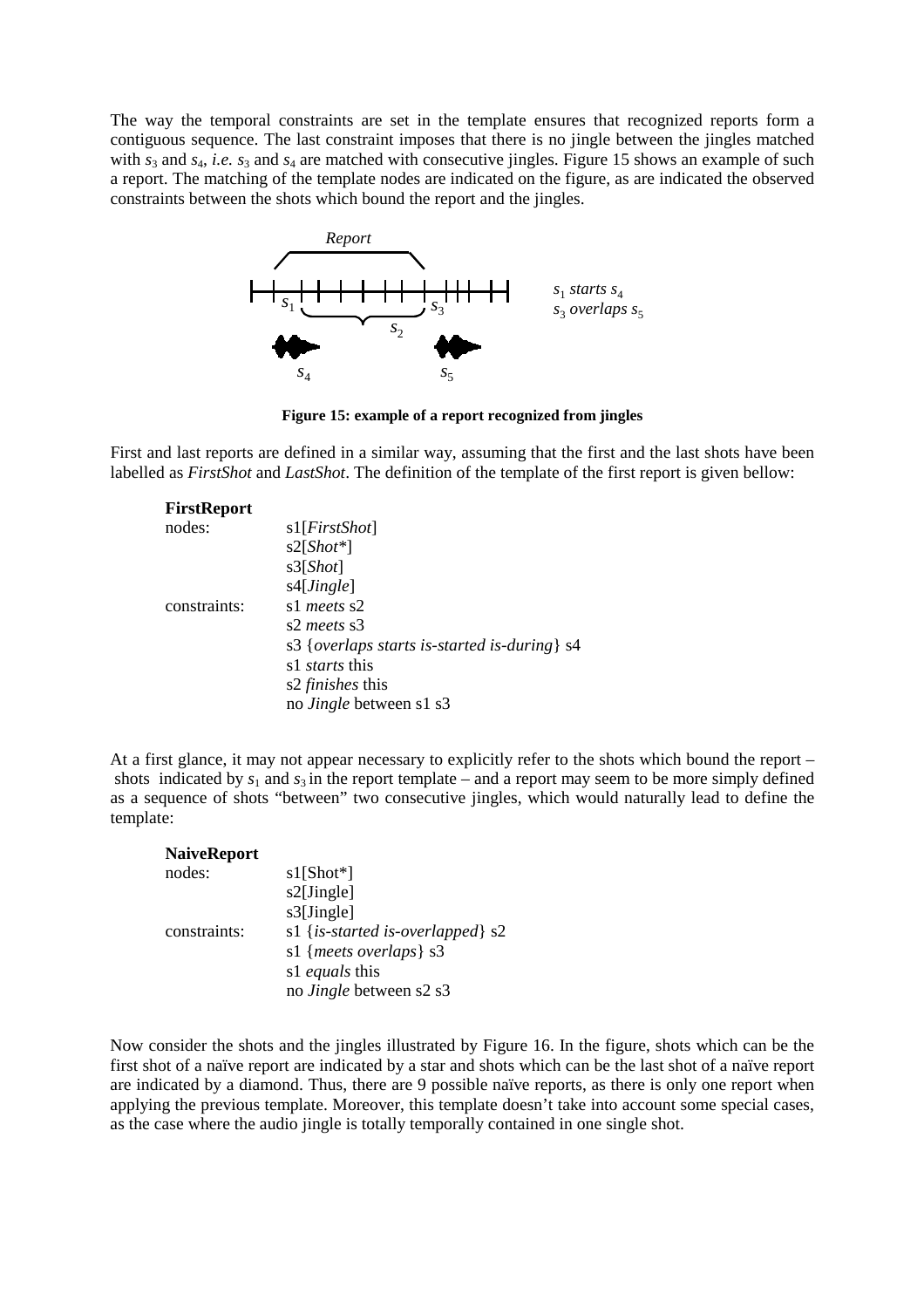

**Figure 16: multi occurrences of a naïve report** 

We applied the newscast template to a "M6" newscast<sup>5</sup> containing 174 shots and 10 jingles. The recognition process gives exactly 1 matching for the newscast, which is made of 1 first report, a sequence of 9 reports, and 1 last report, which means that all reports have been recognized and that each report was recognized is only one way. On the other side, the recognition of the "naïve" report template gives 485 reports.

Other types of programs follow similar structures. For instance, programs of the "Top A" variety show from the DiVAN's corpus present successive songs which can be segmented by only using the applause occurring at the end of each song. Delimitating the temporal boundaries of a song is however more difficult than those of a "M6" report, because applause can temporally overlap the music.

### **Reports recognized from progressive transitions**

We compare in this section two different ways of recognizing reports from five editions of "Soir 3", the evening newscast of the french France 3 channel. Four of these documents are part of the DiVAN corpus and the last one comes from the AIM corpus. A report of this newscast is defined as the sequence of shots that is showed between two consecutive shots of the anchorman. This definition is taken as the reference. The first method for recognising reports uses only one concept, *AnchorManShot*, and one template:

### **Report**

| nodes:       | s1[AnchorManShot]              |
|--------------|--------------------------------|
|              | s2[AnchorManShot]              |
| constraints: | s1 before s2                   |
|              | s1 <i>meets</i> this           |
|              | s2 <i>is-met</i> this          |
|              | no AnchorManShot between s1 s2 |

Most of time, reports in a "Soir 3" newscast begins or ends with a progressive transition, as a dissolve, as illustrated by Figure 17.



**Figure 17: progressive transition at the beginning of a "Soir 3" report** 

Shots of the anchorman and progressive transitions of a typical "Soir 3" edition is illustrated by Figure 18. As progressive transitions may appear during a report, and as reports don't always start or end with a progressive transition, recognising reports with using only progressive transitions will produce some errors. These errors may come from a shot of the anchorman or a sequence of shots of the anchorman

 $\overline{a}$ 

<sup>5</sup> Still from AIM corpus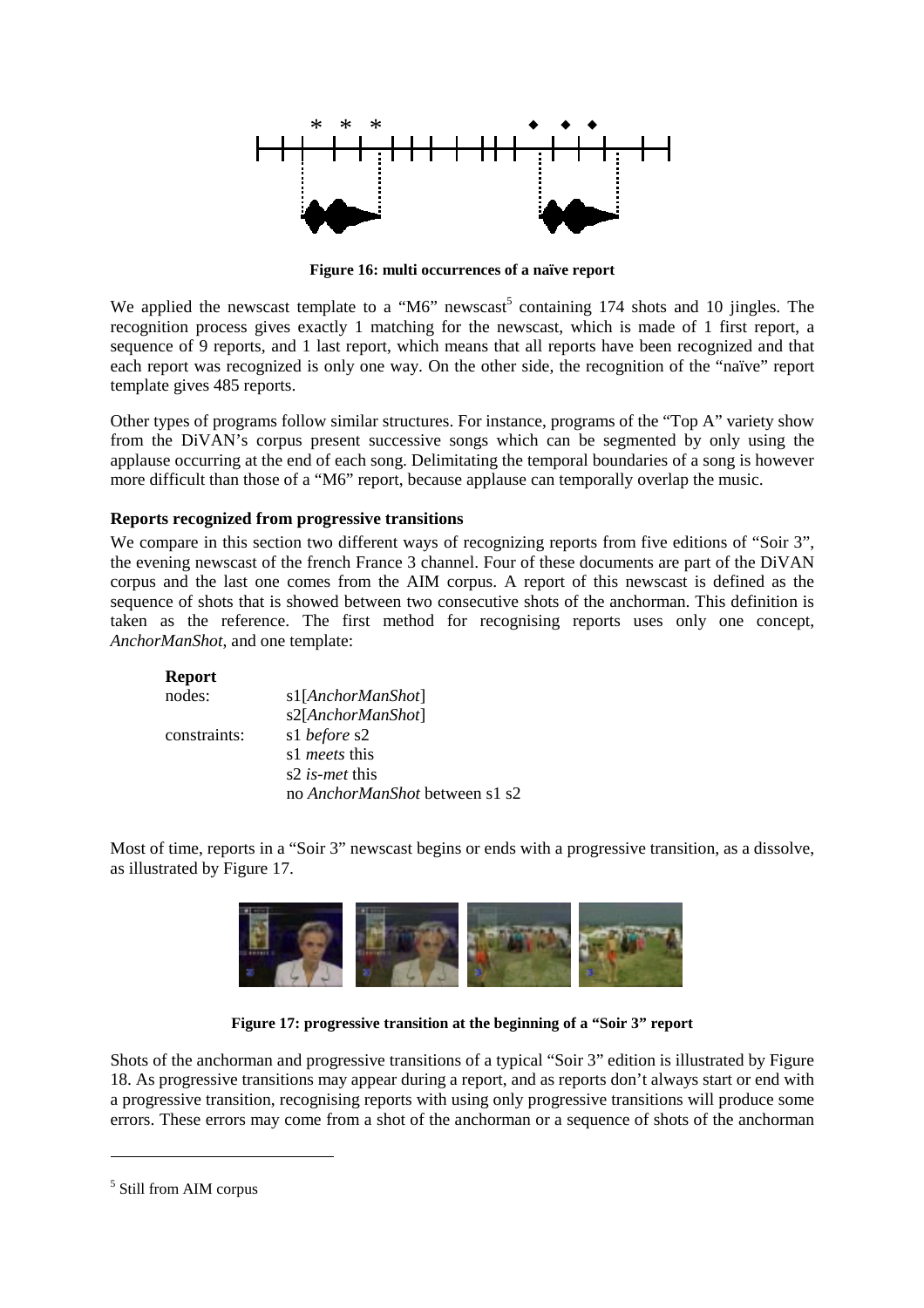being classified as a report if it is surrounded by progressive transitions, or from "missed" reports – or more precisely missed transitions between two consecutive reports – caused by an anchorman shot or a sequence of anchorman shots neither starting nor ending by a progressive transitions.



**Figure 18: anchorman shots and progressive transitions in a "Soir 3" edition** 

The template used to recognize reports using the *ProgressiveTransition* event concept is the same as the template used with the *AnchorManShot* concept, by replacing *AnchorManShot* with *ProgressiveTransition*. Table 1 summarizes the number of reports recognized with the two templates, as the number of anchormans shots or sequences classified as reports and the number of missed reports.

| <b>Reports from</b><br>anchorman shots | <b>Reports from</b><br>progressive transitions | Anchorman shots or sequences<br>classified as reports | <b>Missed</b><br>reports |
|----------------------------------------|------------------------------------------------|-------------------------------------------------------|--------------------------|
| 12                                     | 15                                             |                                                       |                          |
| 11                                     | 24                                             | 11                                                    |                          |
| 10                                     | 17                                             | 6                                                     |                          |
| 13                                     | 26                                             | 4                                                     |                          |
| 10                                     | 31                                             | 6                                                     |                          |

### **Table 1: reports from "Soir 3" editions**

This experience shows that detecting reports in this case by using only the progressive transitions entails some over-segmentation due to progressive transitions appearing during the reports and anchorman shots or sequences of shots surrounded by progressive transitions. The quasi systematic use of progressive transitions at the beginning or at the end of reports leads to a very small number of forgotten reports.

### **Conclusion**

We have shown in this paper that a plan recognition approach, making use of complex temporal relations between video segments can be both useful and efficient for solving a variety of video segmentation and indexing tasks. This temporal framework is obviously not sufficient for solving all problems, and should be extended to deal with other relations, such as image or sound similarity